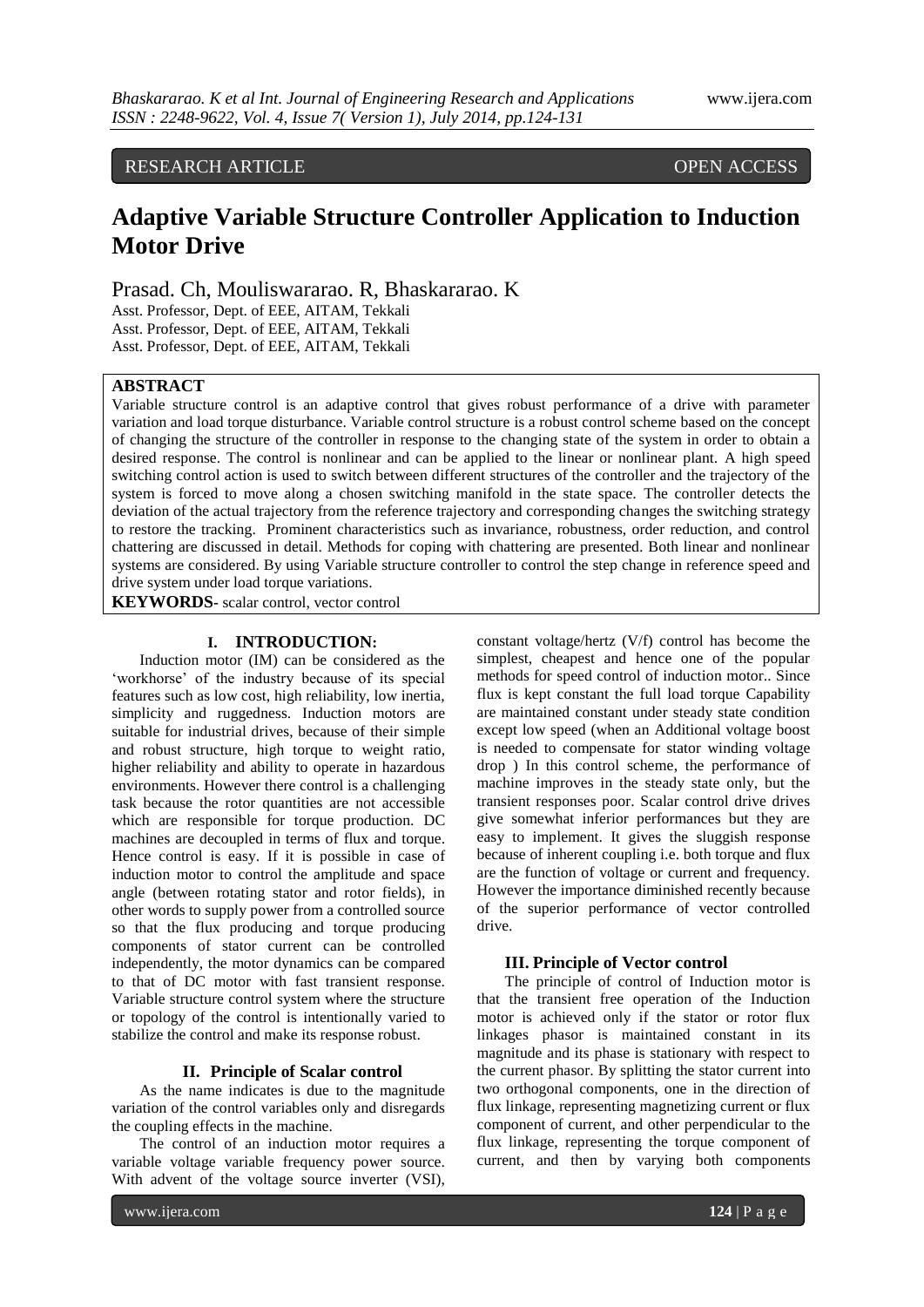independently, the induction motor can be treated as a separately excited DC motor.

High dynamic performance of the Induction motor refers to the control similar to that of a separately excited DC motor. Separately excited DC motor is simple to control because they independently control the flux which when maintained constant contributes to independent control of the torque. The separately excited DC motor has the best control characteristics because of the independent control of flux producing component  $I_f$  and torque producing component i.e.  $I_a$ .



Fig. vector control of Induction motor

Depending upon the method of acquisition of flux information, the vector control or field oriented control method can be termed as: Direct or Indirect. In the direct method the position of the flux to which orientation is desired is strictly measured with the help of sensors, or estimated from the machine terminal variables such as speed and stator current/voltage signals. The measured or estimated flux is used in the feedback loop, thus the machine parameters have minimal effect on the overall drive performance. But the measurement of flux using flux sensors necessitates special manufacturing process or modifications in the existing machines. Also direct field orientation method have its inherent problem at low speed where the voltage drops due to resistances are dominant, and pure integration is difficult to achieve. The indirect vector control eliminates the direct measurement or computation of rotor flux from the machine terminal variables, but controls its instantaneous flux position by summing the rotor position signal with a commanded.

## **IV. Adaptive Variable structure controller**

Adaptive Variable structure controller design provides a systematic approach to the problem of maintaining stability and satisfactory performance in presence of modelling imperfections. The adaptive variable structure controller is especially appropriate for the tracking control of motors, robot manipulators whose mechanical load change over a wide range. Induction motors are used as actuators which have to follow complex trajectories specified for manipulator movements. Advantages of adaptive variable structure controllers are that it is computationally simple compared adaptive controllers with parameter estimation and also robust to parameter variations. The disadvantage of adaptive variable structure control is sudden and large change of control variables during the process which leads to high stress for the system to be controlled. It also leads to chattering of the system states.

In [18] sliding mode control methods are applied to an indirect vector controlled induction machine for position and speed control. It is also applied in [9] to position control loop of an indirect vector control induction motor drive, without rotor resistance identification scheme. A sliding mode based adaptive input output linearizing control is presented for induction motor drives. In this case the motor flux amplitude and speed are separately controlled by sliding mode controllers with variable switching gains. A sliding mode controller with rotor flux estimation is presented.



Figure 8.64 Variable structure control of second-order system

Although many speed estimation algorithms and sensorless control schemes are developed during the past few years, development of a simple, effective and low sensitivity speed estimation scheme for a low power IM drive is lacking in the literature. adaptive variable structure controller is a good choice for handling this type of problems.

### **V. Induction Motor Modelling**

A proper model for the three phase induction motor is essential to simulate and study the complete drive system. The model of induction motor in arbitrary reference frame is derived.

Following are the assumptions made for the model: 1. Uniform airgap

2. The Stator and rotor MMF"s are sinusoidal.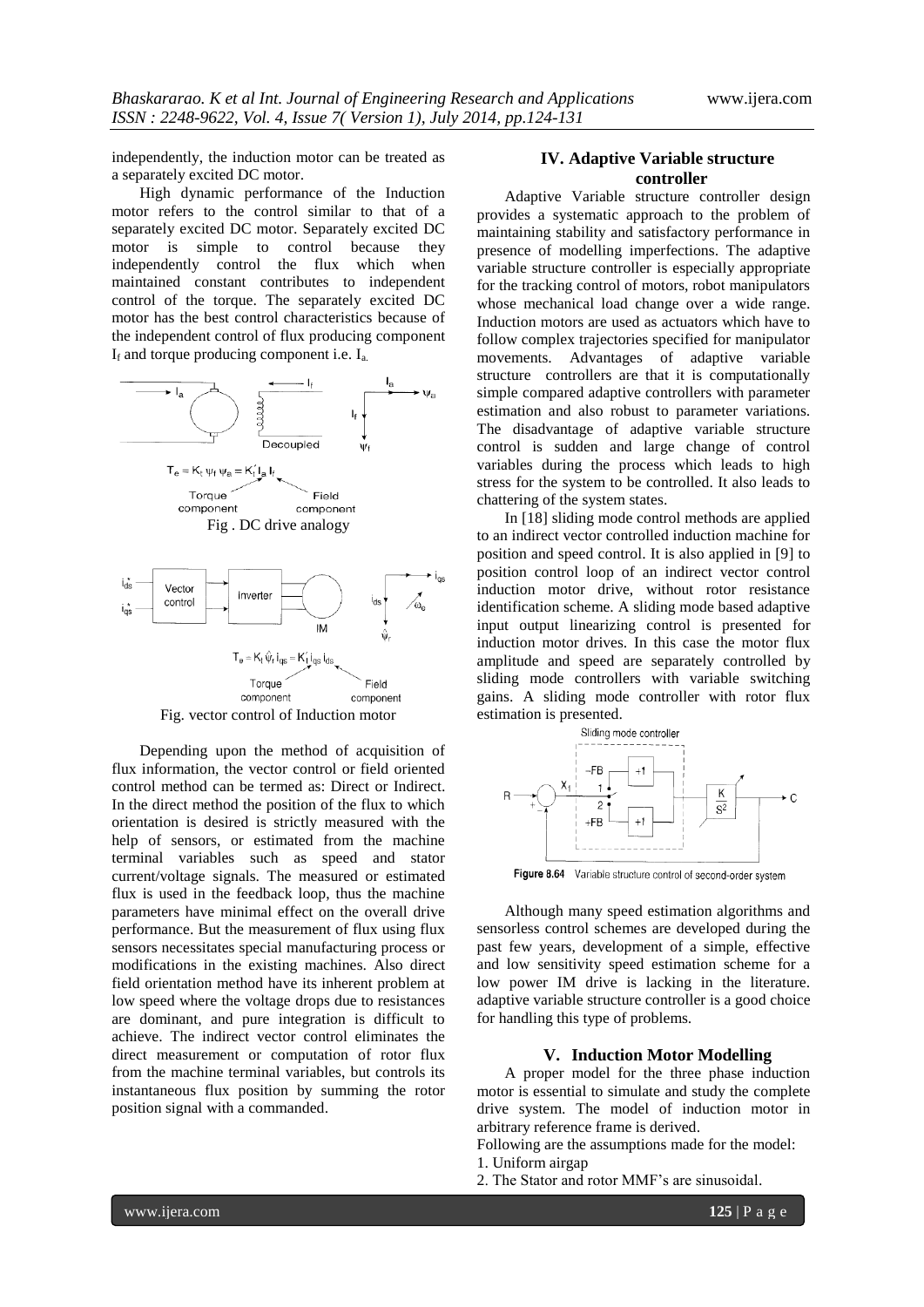3. Mutual inductances are equal.

4. Saturation of the magnetic circuit is neglected.

5. The stator winding is a sinusoidal distributed winding.

6. Hysteresis and eddy current losses and skin effects are neglected.

The dynamic equations of the induction motor in any reference frame can be represented by using flux linkages as variables.

The voltage equations of the three phase induction motor in synchronous reference frame are given below

$$
v_{ds} = R_s \dot{t}_{ds} + \frac{d\psi_{ds}}{dt} - \omega_e \psi_{qs}
$$
 (1)

$$
v_{qs} = R_s i_{qs} + \frac{d\psi_{qs}}{dt} + \omega_e \psi_{ds}
$$
 (2)

$$
v_{dr} = R_r i_{dr} + \frac{d\psi_{dr}}{dt} - (\omega_e - p\omega_r)\psi_{qr} \quad (3)
$$

$$
v_{qr} = R_r i_{qr} + \frac{d\psi_{qr}}{dt} + (\omega_e - p\omega_r)\psi_{dr}
$$
 (4)

The developed Torque  $T_e$  is;

$$
T_e = \frac{3}{2} \left( \frac{P}{2} \right) \left( \psi_{ds} i_{qs} - \psi_{qs} i_{ds} \right) \tag{5}
$$

The torque balance equation is:

$$
J\frac{d\omega_r}{dt} = T_e - T_l - \beta\omega_r
$$
 (6)

Squirrel cage induction motor is mostly used and its rotor windings are short circuited,

$$
\begin{bmatrix} v_{dr} \\ v_{qr} \end{bmatrix} = \begin{bmatrix} 0 \\ 0 \end{bmatrix}
$$
 (7)

the flux linkage equations in matrix form are

$$
\begin{bmatrix} \Psi_{ds} \\ \Psi_{qs} \end{bmatrix} = \begin{bmatrix} L_s & 0 \\ 0 & L_s \end{bmatrix} \begin{bmatrix} i_{ds} \\ i_{qs} \end{bmatrix} + \begin{bmatrix} L_m & 0 \\ 0 & L_m \end{bmatrix} \begin{bmatrix} i_{dr} \\ i_{qr} \end{bmatrix}
$$
 (8)

$$
\begin{bmatrix} \mathbf{\Psi}_{dr} \\ \mathbf{\Psi}_{qr} \end{bmatrix} = \begin{bmatrix} L_m & 0 \\ 0 & L_m \end{bmatrix} \begin{bmatrix} i_{ds} \\ i_{qs} \end{bmatrix} + \begin{bmatrix} L_r & 0 \\ 0 & L_r \end{bmatrix} \begin{bmatrix} i_{dr} \\ i_{qr} \end{bmatrix}
$$
(9)

Where Ls and Lrself-inductances of stator and rotor respectively and Lm is the mutual

 $\overline{1}$ 

Inductance between stator and rotor.  $\mathbf{L}$ 

$$
\begin{bmatrix} i_{dr} \\ i_{qr} \end{bmatrix} = \begin{bmatrix} \frac{1}{L_r} & 0 & \psi_{dr} \\ 0 & \frac{1}{L_r} \end{bmatrix} \begin{bmatrix} \psi_{dr} \\ \psiqr \end{bmatrix} + \begin{bmatrix} \frac{L_m}{L_r} & 0 & \psi_{dr} \\ 0 & \frac{L_m}{L_r} \end{bmatrix} \begin{bmatrix} i_{dr} \\ i_{qr} \end{bmatrix}
$$
(10)

$$
\begin{bmatrix} \psi_{ds} \\ \psi_{qs} \end{bmatrix} = \begin{bmatrix} (L_s - \frac{L_m^2}{L_r}) & 0 \\ 0 & (L_s - \frac{L_m^2}{L_r}) \end{bmatrix} \begin{bmatrix} i_{ds} \\ i_{qs} \end{bmatrix} - \begin{bmatrix} \frac{L_m}{L_r} & 0 \\ 0 & \frac{L_m}{L_r} \end{bmatrix} \begin{bmatrix} \psi_{dr} \\ \psi_{qr} \end{bmatrix}
$$

$$
= \begin{bmatrix} \sigma L_s & 0 \\ 0 & \sigma L_s \end{bmatrix} \begin{bmatrix} i_{ds} \\ i_{qs} \end{bmatrix} - \begin{bmatrix} \frac{L_m}{L_r} & 0 \\ 0 & \frac{L_m}{L_r} \end{bmatrix} \begin{bmatrix} \psi_{dr} \\ \psi_{qr} \end{bmatrix}
$$
(11)

Where  $\sigma = 1 - \frac{m}{l}$  = Leakage coefficient.

$$
\frac{d}{dt} \begin{bmatrix} \psi_{dr} \\ \psi_{qr} \end{bmatrix} = \begin{bmatrix} \frac{R_r L_m}{L_r} & 0 \\ 0 & \frac{R_r L_m}{L_r} \end{bmatrix} \begin{bmatrix} i_{ds} \\ i_{qs} \end{bmatrix} + \begin{bmatrix} -R_r & 0 \\ Ir & 0 \\ 0 & -R_r \end{bmatrix} \begin{bmatrix} \psi_{dr} \\ \psi_{qr} \end{bmatrix} + \begin{bmatrix} 0 & -(\omega_e - p\omega_r) \\ (\omega_e - p\omega_r) & 0 \end{bmatrix} \begin{bmatrix} \psi_{dr} \\ \psi_{qr} \end{bmatrix} \qquad (12)
$$
\n
$$
\frac{d}{dt} \begin{bmatrix} \psi_{dr} \\ \psi_{qr} \end{bmatrix} = \begin{bmatrix} a_5 & 0 \\ 0 & a_5 \end{bmatrix} \begin{bmatrix} i_{ds} \\ i_{qs} \end{bmatrix} + \begin{bmatrix} -a_4 & \omega_{sl} \\ \omega_{sl} & -a4 \end{bmatrix} \begin{bmatrix} \psi_{dr} \\ \psi_{qr} \end{bmatrix} (13)
$$
\nWhere

$$
a_{5} = \frac{R_r L_m}{L_r}, a_4 = \frac{R_r}{L_r}, \text{and } \omega_{sl} = \omega_s - P \omega_r
$$
  
\n
$$
\frac{d}{dt} \begin{bmatrix} i_{ds} \\ i_{qs} \end{bmatrix} = \begin{bmatrix} -a_1 & \omega_s \\ -\omega_s & -a_1 \end{bmatrix} \begin{bmatrix} i_{ds} \\ i_{qs} \end{bmatrix} +
$$
  
\n
$$
\begin{bmatrix} a_2 & P a_3 \omega_r \\ -P a_3 \omega_r & a_2 \end{bmatrix} \begin{bmatrix} \psi_{dr} \\ \psi_{qr} \end{bmatrix} + \begin{bmatrix} c & 0 \\ 0 & c \end{bmatrix} \begin{bmatrix} v_{ds} \\ v_{qs} \end{bmatrix}
$$
  
\nWhere  
\n
$$
a_1 = \frac{1}{\sigma L_s} (R_s + R_r \frac{L_m^2}{L_r^2}), a_2 = \frac{1}{\sigma L_s} R_r \frac{L_m^2}{L_r^2},
$$
  
\n
$$
a_3 = \frac{1}{\sigma L_s} \frac{L_m}{L_r}
$$
  
\n
$$
a_4 = \frac{1}{\sigma L_s}
$$

write above all equations in matrix form The state space model of the induction motor in terms of stator current and rotor flux linkages is given as follows:

$$
\frac{d}{dt} \begin{bmatrix} i_{ds} \\ i_{qs} \\ \psi_{dr} \\ \psi_{qr} \end{bmatrix} = \begin{bmatrix} -a_1 & \omega_e & a_2 & p a_3 \omega_r \\ -\omega_e & -a_1 & -a_3 \omega_r & a_2 \\ -a_3 & 0 & -a_4 & \omega_s \\ 0 & a_5 & -\omega_s & -a_4 \end{bmatrix} \begin{bmatrix} i_{ds} \\ i_{qs} \\ \psi_{dr} \\ \psi_{qr} \end{bmatrix} + \begin{bmatrix} C & 0 \\ 0 & C \\ 0 & 0 \\ 0 & 0 \end{bmatrix} \begin{bmatrix} v_{ds} \\ v_{ds} \\ v_{qs} \end{bmatrix}
$$
\n
$$
(14)
$$

Using (2.9) and (2.10) and simplifying, we get

$$
T_e = \frac{3}{2} p \frac{L_m}{L_r} \left[ \psi_{dr} \quad \psi_{qr} \left[ \frac{i_{qs}}{i_{ds}} \right] \right]
$$
Or

www.ijera.com **126** | P a g e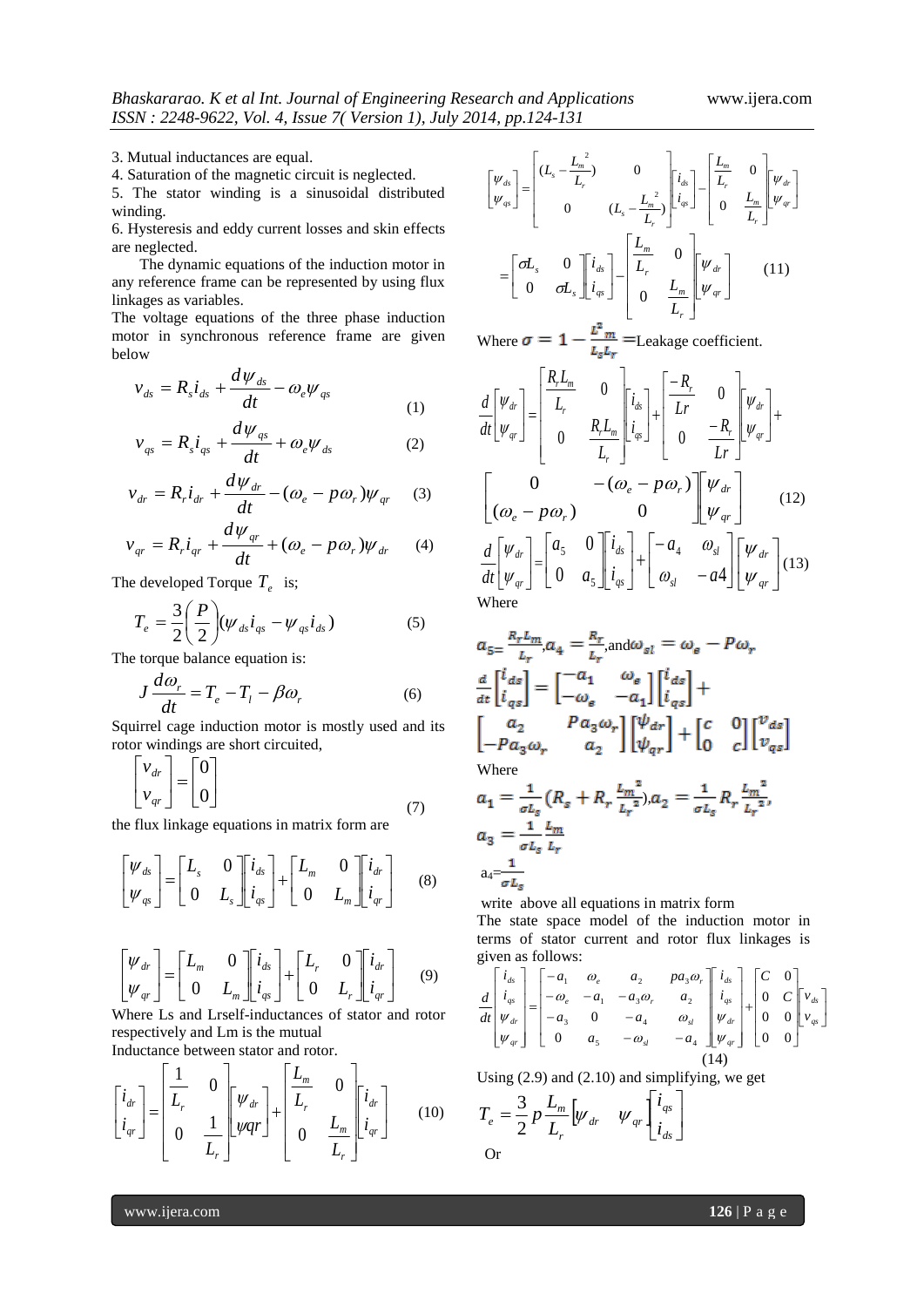$$
T_e = \frac{3}{2} P \frac{L_m}{L_r} [\psi_{dr} i_{qs} - \psi_{qr} i_{ds}]
$$
\n(15)

## **VI. The Field Oriented control**

To achieve field orientation along the rotor flux, the flux component (d-axis component) of stator current, ids is aligned in the direction of rotor flux,  $\psi_r$ , and the torque component of stator current,  $i_{qs}$  is aligned in direction perpendicular to it. At this condition:

$$
\psi_{qr} = 0 \text{ and } \frac{d}{dt} \psi_{qr} = 0 \tag{16}
$$

$$
\psi_{dr} = \psi_r = \text{rotor flux}
$$

Hence the developed electromagnetic torque is given by

$$
Te = \frac{3}{2} p \frac{L_m}{L_r} \psi_{dr} i_{qs} = K_t \psi_{dr} i_{qs}
$$
 (17)

With field orientation, the dynamic behaviour of the induction machine is given by:

$$
\frac{di_{ds}}{dt} = a_1 \dot{i}_{ds} + a_2 \psi_{dr} + \omega_e \dot{i}_{qs} + c \nu_{ds}
$$
 (18)

$$
\frac{di_{qs}}{dt} = -\omega_e i_{ds} - a_1 i_{qs} - p a_3 \omega_r \psi_{ds} + c v_{qs} \quad (19)
$$

$$
\frac{d\psi_{dr}}{dt} = -a_4 \psi_{dr} + a_4 \dot{i}_{ds}
$$
 (20)

(2.15)

Slip frequency for obtaining indirect field orientation is given by

$$
\omega_{sl} = \omega_e - p\omega_r = a_5 \frac{i_{qs}}{\psi_{ds}}
$$
 (21)

Where *r r m L*  $a_5 = \frac{R_r L_m}{I}$ 

The DC machine like performance is only possible if  $i_{ds}$  is oriented in the direction of flux With  $\psi_r$  and  $i_{qs}$ is established perpendicular to it.

## **VII. Speed Estimation**

A speed signal is also required in indirect vector control in the whole speed range and in the direct vector control for the low speed range. The rotor speed of an induction motor is

$$
\omega_r = \frac{\omega_e - \omega_{sl}}{p}
$$

Here we can estimate the speed using direct synthesis from state equations

The  $\psi_{qr}$  expression can be written as

$$
\frac{d}{dt}(\psi_{qr}) = \frac{L_r}{L_m}v_{qs} - \frac{L_r}{L_m}(R_s + \sigma L_s s)i_{qs}
$$
 (22)

The  $\psi_{dr}$  expression can be written as

$$
\frac{d}{dt}(\psi_{dr}) = \frac{L_r}{L_m}v_{ds} - \frac{L_r}{L_m}(R_s + \sigma L_s s)\dot{i}_{ds} \quad (23)
$$

 $\widehat{\omega_r}$  = Estimated rotor frequency in rad/sec

$$
\widehat{\omega}_{\mathbf{e}}
$$
 = Estimated

synchronous frequency in rad/sec.

$$
\omega_{sl}^* = \text{Command}
$$

value of slip frequency in rad/sec

$$
\angle \theta_e = \tan^{-1}(\frac{\psi_{qr}}{\psi_{dr}})
$$
 (24)

And

$$
\omega_r = \frac{1}{\psi_r^2} \left[ (\psi_{dr} \psi_{qr} - \psi_{qr} \psi_{dr}) - \frac{Lm}{Lr} (\psi_{dr} i_{qs} - \psi_{qr} i_{ds}) \right] \tag{25}
$$

The block diagram for speed estimation using direct synthesis from state equations as shown below



# **VIII. DESIGEN OF ADAPTIVE VARIABLE STRUCTURE CONTROLLER**

Assuming the load torque,  $T_1$  to be a disturbance to a system, the speed dynamic equation is simplified as .

$$
\omega_r = f_1 + noise \tag{26}
$$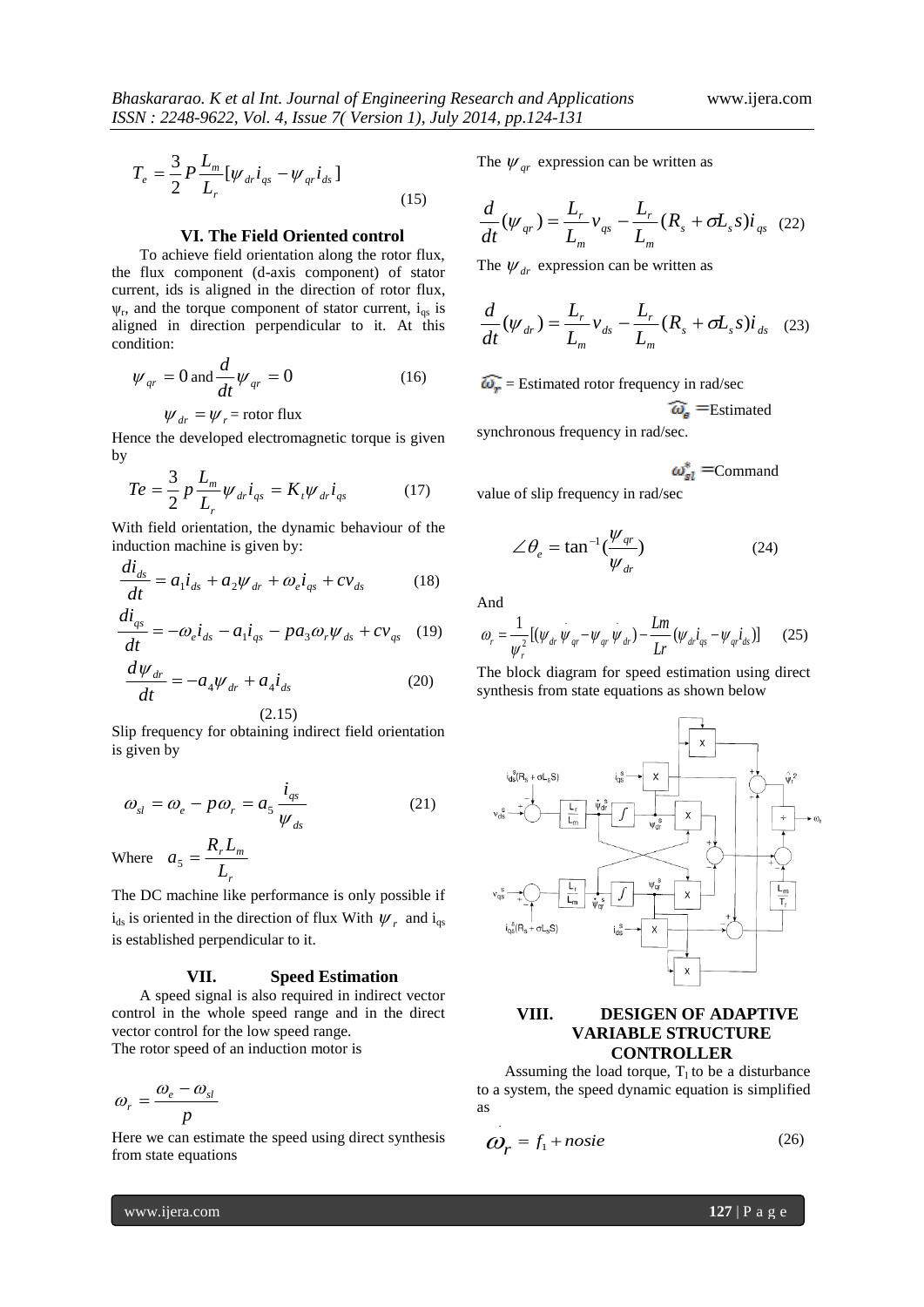$$
f_1 = -\frac{1}{J} \beta \omega_r + b i_{qs} \tag{27}
$$

And

$$
b = \frac{K_T}{J} \psi_{dr}^* \tag{28}
$$

To track the speed accurately in the second order speed control system, the conditions to be satisfied are

$$
\left. \dot{\boldsymbol{\omega}}_{r} \right|_{\boldsymbol{\omega}_{r} = \boldsymbol{\omega}^{*}} = 0 \qquad \qquad \text{and} \qquad
$$

 $\omega_r \big|_{\omega_r = \omega_r^*} = 0$ ..  $\cdot$  .  $\cdot$  .  $\cdot$  .

$$
\ddot{\omega}_r = -\frac{\beta}{J} \dot{\omega}_r + b \dot{i}_{qs} + noise \tag{29}
$$

$$
\omega_s = p\omega_r + a_5 \frac{i_{qs}}{\psi_{dr}}
$$
\n(30)

from the above following equation is obtained

$$
\dot{i}_{gs} = (p\omega_r + a_4 \frac{\dot{i}_{gs}}{\dot{i}_{ds}}) \dot{i}_{ds} - a_1 \dot{i}_{gs} - p a_3 \omega_r L_m \dot{i}_{ds} + c v_{gs} \quad (31)
$$
\n
$$
\omega_{sl} = a_5 \frac{\dot{i}_{gs}}{\psi_{dr}} = \frac{R_r L_m}{L_r} \frac{\dot{i}_{gs}}{L_m \dot{i}_{ds}} = a_4 \frac{\dot{i}_{gs}}{\dot{i}_{ds}} \quad (32)
$$

$$
\dot{\mathbf{i}}_{qs} = -(a_1 + a_4)\dot{\mathbf{i}}_{qs} - P\omega_r (1 + a_3 L_m)\dot{\mathbf{i}}_{ds} + c v_{qs}
$$
 or

$$
\dot{\mathbf{I}}_{qs} = f_2 + c v_{qs} \tag{33}
$$

Where

.

$$
f_2 = -(a_1 + a_4)i_{qs} - P\omega_r (1 + a_3 L_m)i_{ds}
$$

Substituting  $(3.2)$  and  $(3.6a)$  in  $(3.5a)$ , we get

$$
\ddot{\bm{O}}_r = -\frac{\beta}{J} f_1 + bf_2 + bcv_{qs} + d
$$
\n(34)

$$
\ddot{Q}_r = G + u + d \tag{35}
$$

Where d=total disturbance

$$
\color{blue}{\cdots}
$$

And  $u = bcv_{qs}$  =control input

And 
$$
G = -\frac{\beta}{J} f_1 + b f_2 \qquad (36)
$$

G is a function, which can be estimated from measured values of current and speed. U is directly proportional to  $v_{qs}$  and decides the modulating signals and hence output voltage of the PWM voltage source interver

Let

$$
G = \hat{G} + \Delta G \tag{37}
$$

Where G is an approximate of G, and  $\Delta G$  is the estimation error due to modelling imperfection. The control problem is to obtain the system states

*T* .

$$
X = [\omega_r \ \omega_r]^T \tag{38}
$$

To teack a specific time varying state, in the modeling imperfection and disturbance.

Let 
$$
e = \omega_r - \omega^*{}_{r}
$$
 (39)

$$
e = \omega_r - \omega_r \tag{40}
$$

be the tracing error in the speed and its rate of change respectively

Let  $E = [e \ e^{\int^T e^{\int e^T e^T}}$  be the tracking error vector.

A time varying surface, s(t) is defined in the state space by the scalar equation,

$$
S(x,t)=0
$$

Where

$$
S(x,t) = \left(\frac{d}{dt} + \lambda\right)e = e + \lambda e\tag{41}
$$

 $\lambda$  is a positive constant which determines the band width of the system. Starting from the initial condition,  $E(0) = 0$ , the tracking task,  $X \rightarrow X^*$ , which means x has to follow X\* with a predefined precision, is considered as solved, if the state vector, E remains in the sliding surface, S(t) for all  $t \ge 0$  and also implies that scalar quantity s is kept at zero. A sufficient condition for this behavior is to choose the control law, u of (3.8) and (3.8a) so that

$$
\frac{1}{2}\frac{d(S^2)}{dt} \le -\eta |S|
$$

#### **IX. Design of Controller Gain**

$$
(G - \hat{G} + d - \hat{\omega}_r) \operatorname{sgn}(s) - K \le -\eta \tag{42}
$$

www.ijera.com **128** | P a g e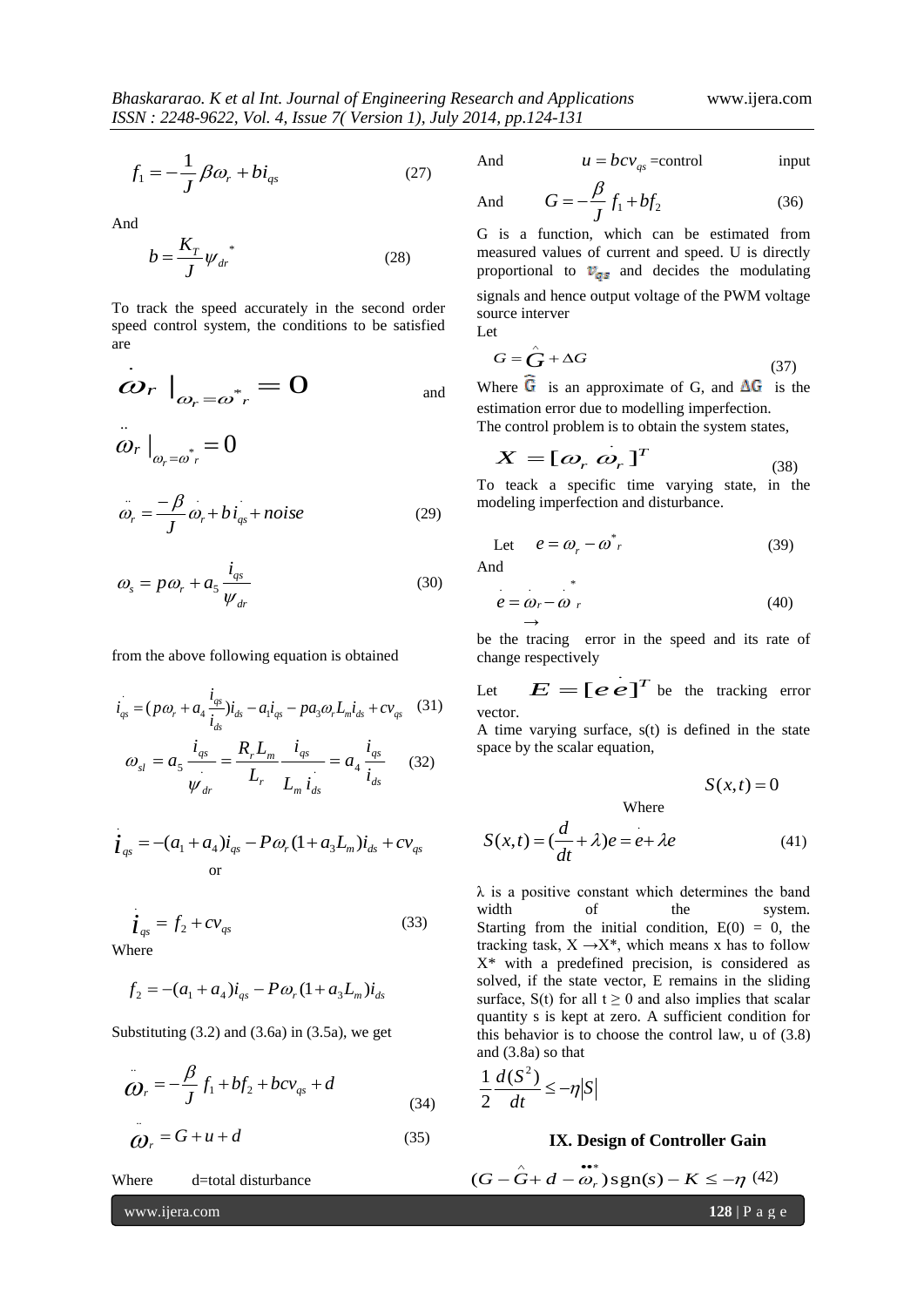$$
K \geq (\left| \Delta G_{\text{max}} \right| + \left| d_{\text{max}} \right| + \eta + \nu^{(43)}
$$

 $|\Delta G_{\text{max}}|$  = upper bound of the estimation error,  $(G - \hat{G})$ 

 $d_{\text{max}}$  = upper bound of the noise, d, and

 $v = upper$  bound of command acceleration  $\ddot{\phantom{a}}$  $\omega$ 

The controller gain K is determined from the maximum amount of imperfection in the estimation process and maximum noise due to parameter variations and disturbance (load torque). If modeling imperfection and parameter variation is large, the value of K should be large. Then discontinuous or switched component (K.sgn(s))has a more dominant role than the continuous or compensation component,  $\left(\frac{\hat{G} - \lambda \hat{e}}{\hat{e}}\right)$  and lead to chattering. Conversely, better knowledge of the system model and parameter values reduces gain, K and results smooth control response. If large control bandwidth is available, poor knowledge of dynamic model may lead to respectable tracking performance, and hence large modelling efforts may produce only minor improvement in tracking accuracy

 $v =$  upper bound of command acceleration  $\omega$ ,

••∗

The controller gain K is determined from the maximum amount of imperfection in the estimation process and maximum noise due to parameter variations and disturbance (load torque). If modelling imperfection and parameter variation is large, the value of K should be large. Then discontinuous or switched component (K.sgn(s))has a more dominant role than the continuous or compensation component,  $\left(-\hat{G} - \lambda \dot{e}\right)$  and lead to chattering. Conversely, better knowledge of the system model and parameter values reduces gain, K and results smooth control response. If large control bandwidth is available, poor knowledge of dynamic model may lead to respectable tracking performance, and hence large modelling efforts may produce only minor improvement in tracking accuracy



Fig. Adaptive Variable structure controller with induction motor drive



Fig. step change in reference speed with adaptive variable structure controller Speed

b) Speed error

a)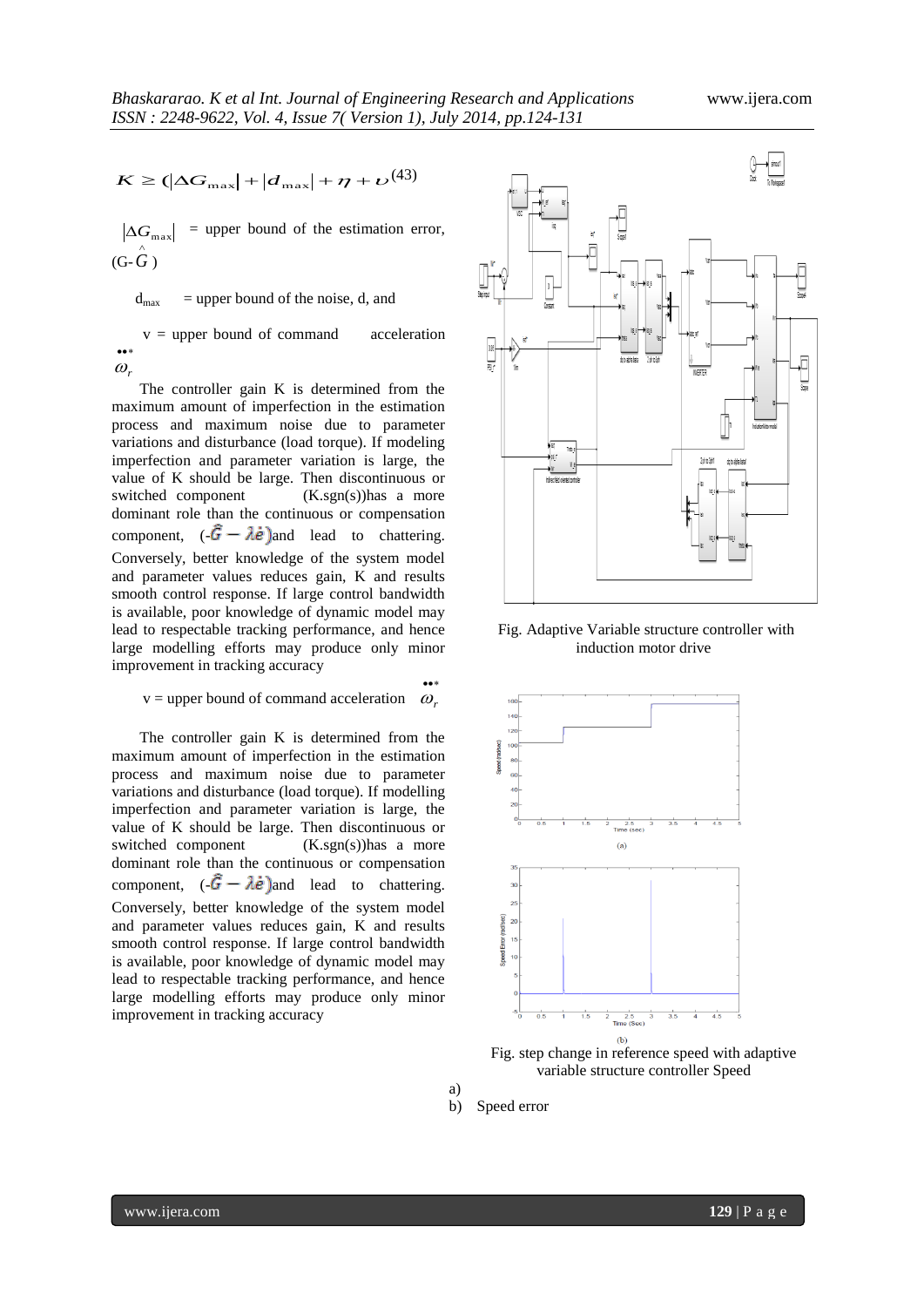

Fig . step change in reference speed with adaptive variable structure controller

- a) q-axis stator input voltage
- b) d-and q-axis stator current



Fig. step change in reference speed with adaptive variable structure controller

- a) Stator phase current in amp
- b) Control input,u in rads/s^3



Fig. Performance of the drive system under load torque variations

- a) with P-I controller
- b) with adaptive voltage structure controller

#### **REFERENCES**

- [1] Bose B.K.,"*Modern Power Electronics and AC Drives*", *Pearson Education, 4th Edition, 2004*
- [2] R.M. Cuzner, R.D. Lorenz, D.W. Novotny, "*Application of non-linear observers for rotor position detection on an induction motor using machine voltages and currents*," IEEEIAS Annual Meeting Conference Record, October 1990, pp. 416– 421.
- [3] Atkinson D. J., P. P. Acarnley and J. W. Finch, "*Application of estimation technique in vector controlled inductin motor drives,*" IEE Conference Proceeding, London, July 1990, pp. 358-363.
- [4] A. Ferrah, K.G. Bradely, G.M. Asher, "*Sensorless speed detection of inverter fed induction motors using rotor slot harmonics and fast Fourier transform*," IEEE-PESC Conference Record, October 1992, pp. 279– 286.
- [5] Chan, C. C., and H. Q. Wang, "*New scheme of sliding mode control for high performance induction motor drives*," IEE Proc. on Electric Power Applications, vol. 143, no. 3, May 1996, pp 177- 185.
- [6] Chan C. C., Leung W. S. and C. W. Nag, " *Adaptive decoupling control of induction motor drives*," IEEE Transaction on Industrial Electronics, vol. 35, no. 1, Feb. 1990, pp.41-47.